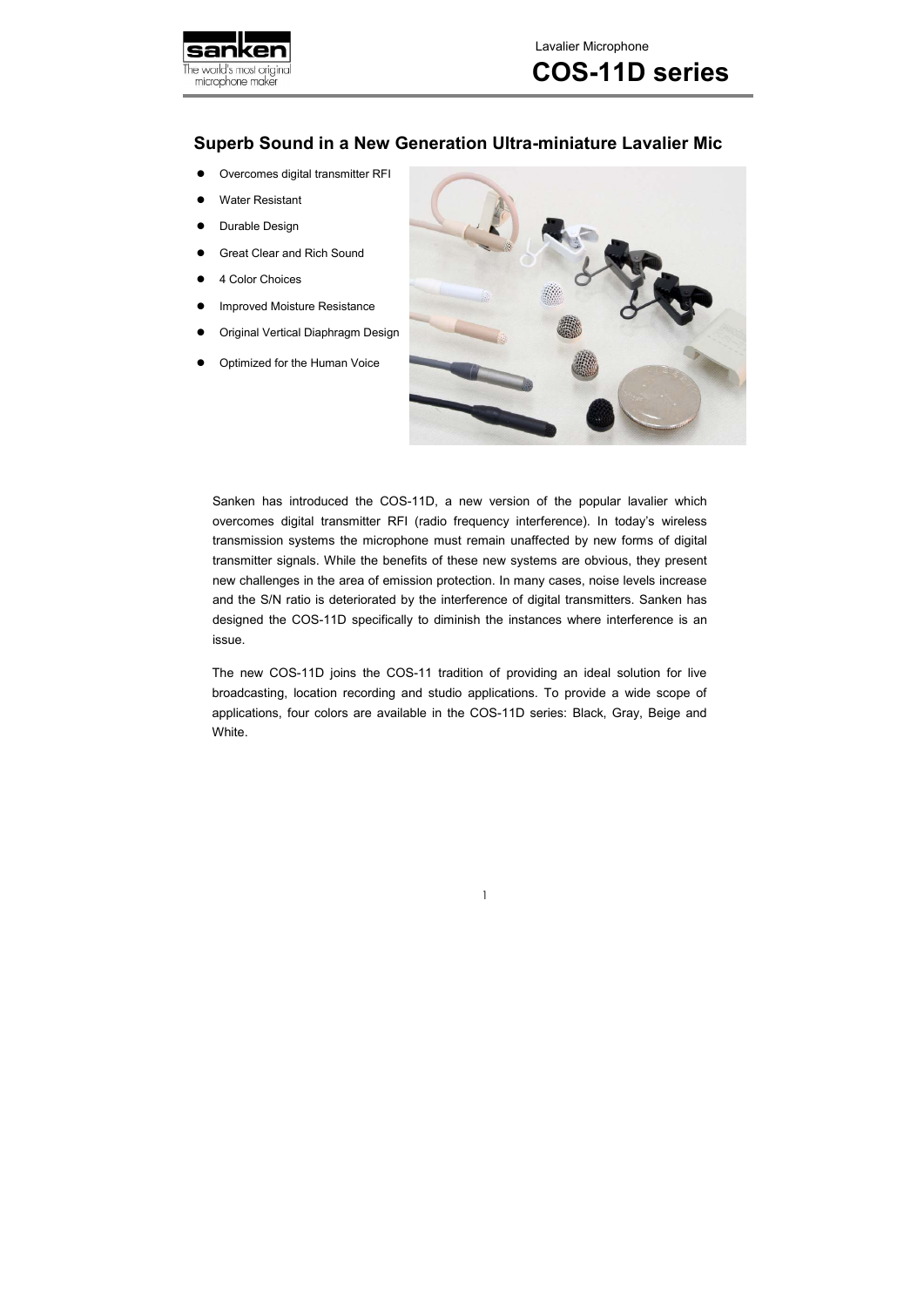

Lavalier Microphone

**COS-11D series** 

#### **SPECIFICATIONS**

<NOTE> In COS-11D PT and COS-11D PT-RM, there are "Accessory-less = AL" types that don't include accessories "HC-11, WS-11, RM-11". COS-11D PT and COS-11D R are in the plastic box that can be carried.



|                                                              | COS-11D** COS-11D BP-** COS-11D PT-**/1.8 COS-11D PT-**/3.0 COS-11D PT-RM-**/1.8 COS-11D PT-RM-**/3.0<br>COS-11D R-** COS-11D R-RM-** |                                    |                 |                                      |                 |                       |                                           |            |
|--------------------------------------------------------------|---------------------------------------------------------------------------------------------------------------------------------------|------------------------------------|-----------------|--------------------------------------|-----------------|-----------------------|-------------------------------------------|------------|
| Directivity                                                  | Omni directional                                                                                                                      |                                    |                 |                                      |                 |                       |                                           |            |
| Transducer                                                   | Self-polarized condenser                                                                                                              |                                    |                 |                                      |                 |                       |                                           |            |
| Frequency range                                              | 50Hz - 20kHz                                                                                                                          |                                    |                 |                                      |                 |                       |                                           |            |
| Sensitivity<br>(nominal at 1kHz)<br>$\overline{(0dB=1V/Pa)}$ | 17.8mV/P<br>a (-35dB)                                                                                                                 | 6mV/Pa<br>$(-44.5dB)$              |                 | 8.9mV/Pa (-41dB)<br>3.2mV/Pa (-50dB) |                 | 8.9mV/Pa<br>$(-41dB)$ | 3.2mV/Pa<br>$(-50dB)$                     |            |
| Equivalent noise<br>level (A-weighted)                       | 28dB-A                                                                                                                                |                                    |                 |                                      |                 |                       |                                           |            |
| Max SPL (1%<br>THD)                                          | 127dB<br>SPL.                                                                                                                         | 120dB SPL.                         | 123dB SPL.      |                                      | 132dB SPL.      |                       | 123dB PL.                                 | 132dB SPL. |
| Output impedance<br>at 1KHz                                  | 180 ohms                                                                                                                              | 200 ohms                           | 700 ohms        |                                      |                 |                       |                                           |            |
| Powering                                                     | $+48+4V$<br>phantom                                                                                                                   | AA battery,<br>$+12V$ to<br>$+52V$ | $+3V$ to $+10V$ |                                      |                 |                       |                                           |            |
| Current<br>consumption                                       | less than<br>2.2mA                                                                                                                    | less than<br>1mA (AA<br>battery)   | less than 0.5mA |                                      |                 |                       |                                           |            |
| weight                                                       | 82g                                                                                                                                   | 122g, 139g<br>(with AA<br>battery) | 10 <sub>g</sub> | 19 <sub>g</sub>                      | 10 <sub>g</sub> | 19g                   | 24g                                       |            |
| Dimensions                                                   | 16.1mm X 4.0mm (diameter)                                                                                                             |                                    |                 |                                      |                 |                       |                                           |            |
| Surface finish                                               | **=BE=baked painting/beige, **=BK=black, **=GY=gray, **=WH=white                                                                      |                                    |                 |                                      |                 |                       |                                           |            |
| Connector                                                    |                                                                                                                                       | XLR-3M                             | No Connector    |                                      |                 |                       | Lemo 3pin / Hirose 4Pin<br>TA5F (RM only) |            |
| Included<br>Accessories                                      | HC-11 holder clip, WS-11 metal windscreen, RM-11 rubber mount <note></note>                                                           |                                    |                 |                                      |                 |                       |                                           |            |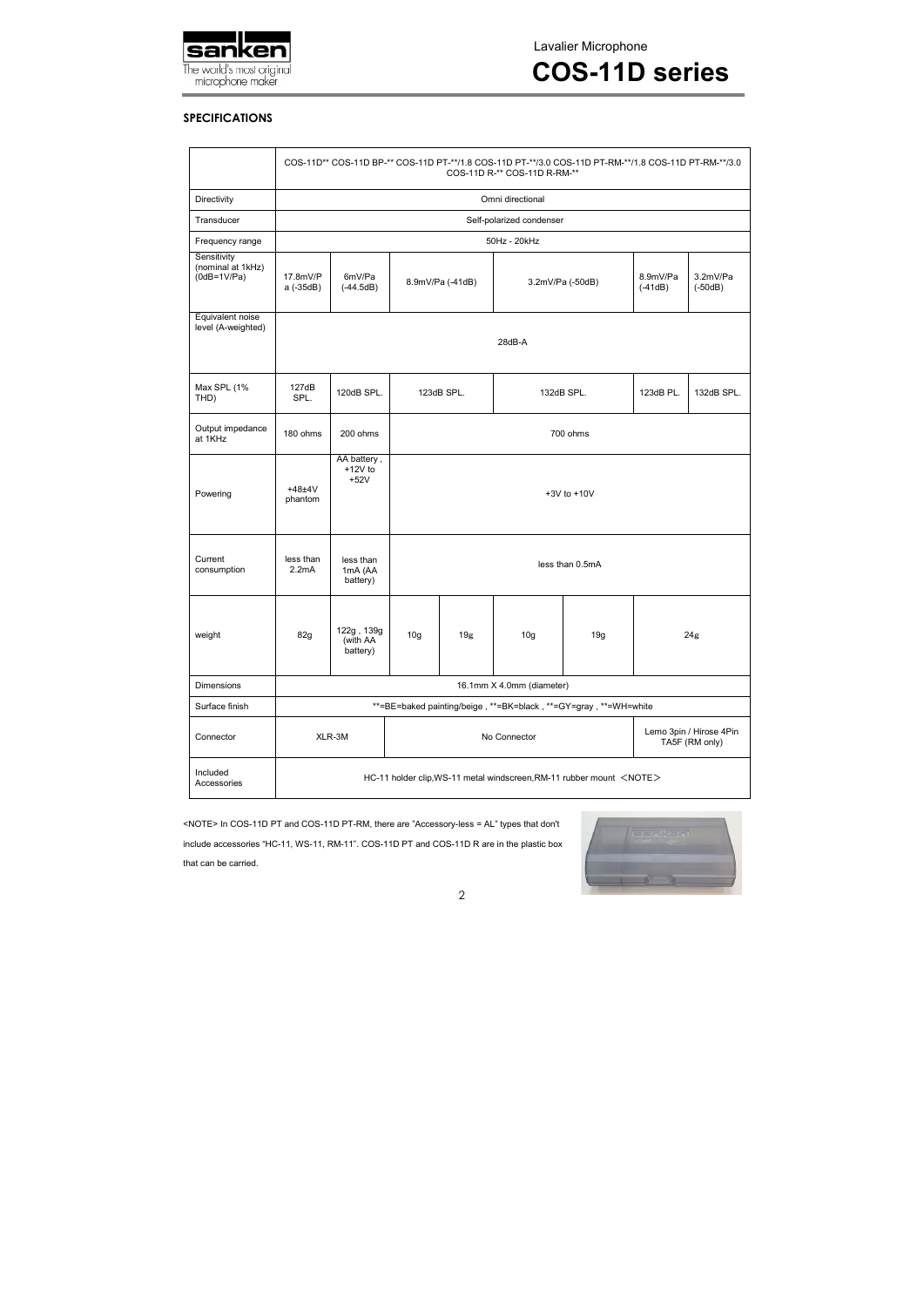

Lavalier Microphone

## **COS-11D series**

#### **FREQUENCY RESPONSE**



#### **POLAR PATTERN**



3